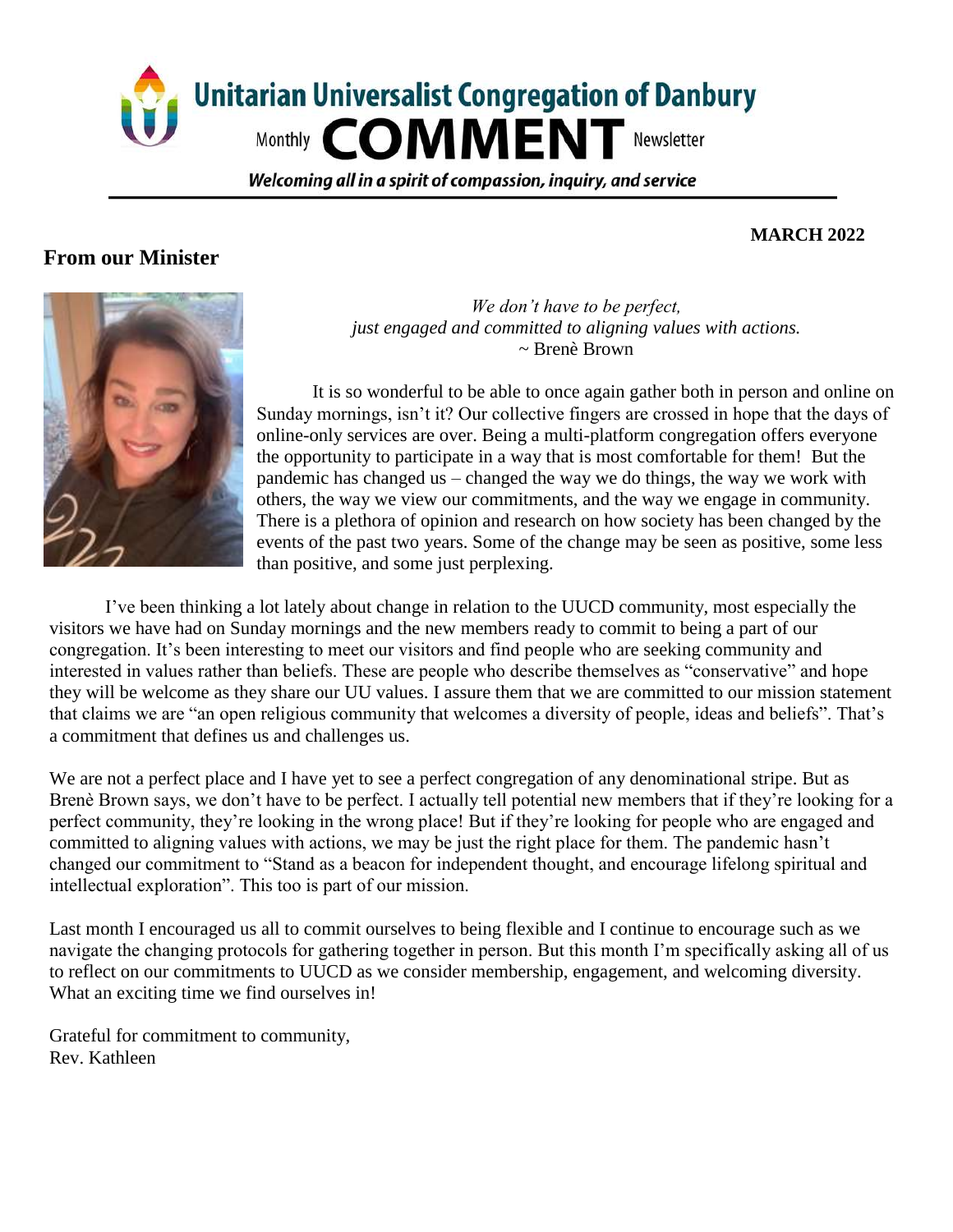*Our Mission Statement:*

*The Unitarian Universalist Congregation of Danbury is an open religious community that welcomes a diversity of people, ideas and beliefs. We celebrate together that which is good in life, and offer comfort and care in times of need. With others, we work to create a just society and a sustainable Earth. We stand as a beacon for independent thought, and encourage lifelong spiritual and intellectual exploration. - Adopted by this congregation May 16, 2008* 

The Unitarian Universalist Congregation of Danbury is a UUA designated "Welcoming Congregation." Our congregation is welcoming to people who are gay, lesbian, bisexual, and transgender. The Welcoming Congregation program is consistent with our first UU principle in which we covenant to affirm and promote the inherent worth and dignity of every person. We welcome all – regardless of age, race, disability, ethnicity, immigration status, sexual orientation, religious background, or political affiliation – factors that can separate people in our larger culture.

**Deadline for the April** *Comment –* **Friday, March 18th .**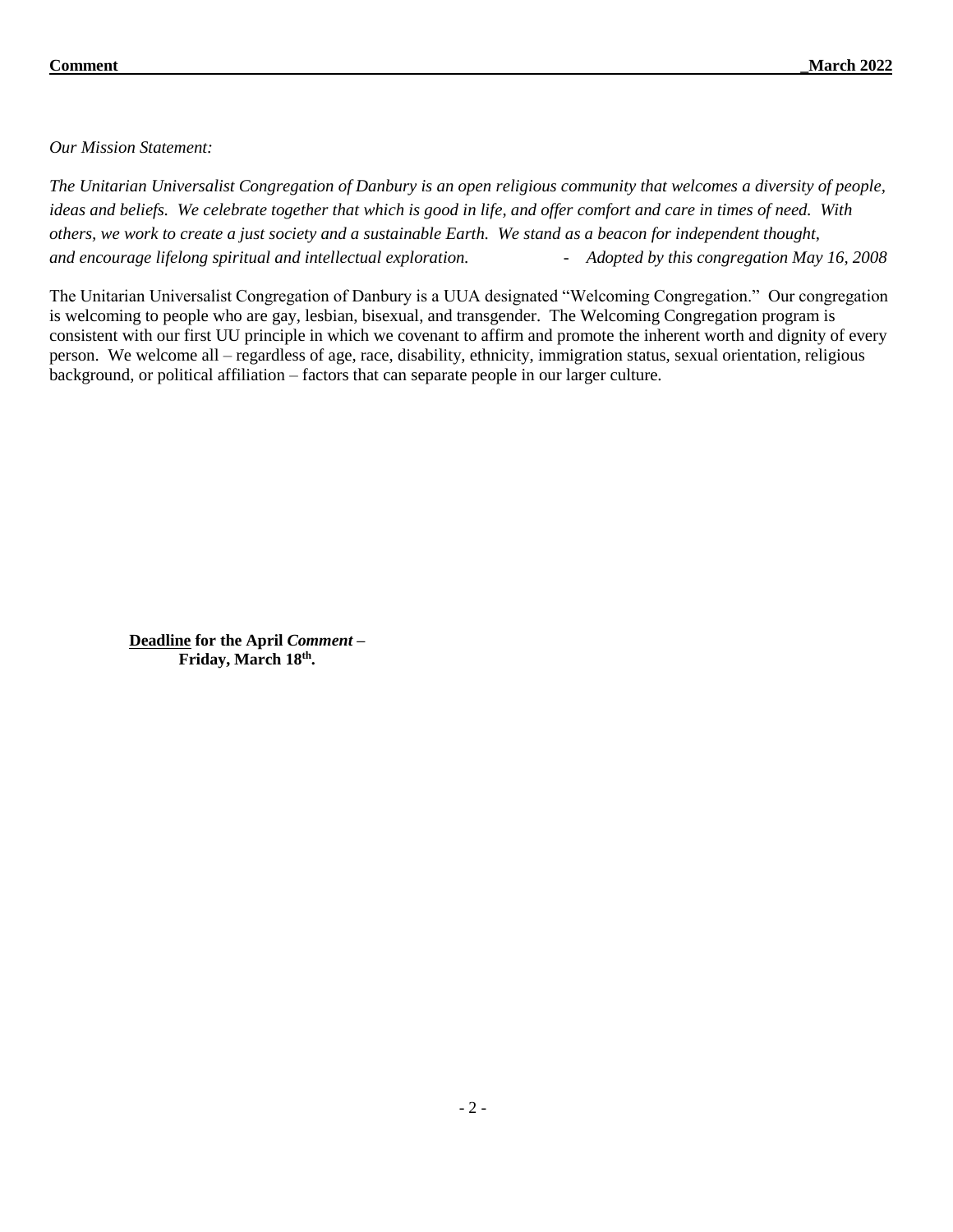## **March Services – One Service at 10:00 a.m.**

### **Sunday, March 6 th**

Don't Forget the Soil! Rev. Dr. Kathleen A. Rudoff Imagine a magical garden on the UUCD campus where flowers bloom year-round and each of us is a valued caretaker of that garden. Those flowers are our children and youth that require sunshine, water, and tender loving care in order to thrive. Are we prepared to commit ourselves to being a village that nurtures the spiritual growth of it's children and youth? Get out your gloves and rakes!

## **Sunday, March 13th**



Dianne M. Daniels is a recent graduate of Starr King School for the Ministry and

served as a ministerial intern at the Unitarian Church of Hartford. She has been a committed Unitarian Universalist for more than 20 years. Dianne enjoys walking, music (especially jazz and R&B), reading and restoring her family's 1850's Greek Revival home. She is a Connecticut resident and will be joining us in person.

Dianne M. Daniels is a recent graduate of Starr King School for the Ministry and has

been a committed Unitarian Universalist for more than 20 years. She enjoys walking, music (especially jazz and R&B), reading and restoring her family's 1850's vintage Greek Revival home.

**Sunday, March 20th Feeding our Neighbors, Feeding Ourselves Lay-led service** Engaging with the Dorothy Day Hospitality House has been an important part of social action at UUCD for decades. Members and friends of all ages have served meals, prepared meals, and supported the good work at Dorothy Day. In feeding our hungry neighbors we feed our hungry spirits and bring the compassion of UUCD to the wider community. This service will feature stories from several of our members who have been moved by their volunteer experiences.

**Sunday, March 27th** Who Do They Say I Am? Rev. Dr. Kathleen A. Rudoff Identity is defined as the fact of being who a person is. What does it mean to identify as a Unitarian Universalist? Who do those around us say that UUCD is? Let's claim our identity and celebrate who we are as a beloved community!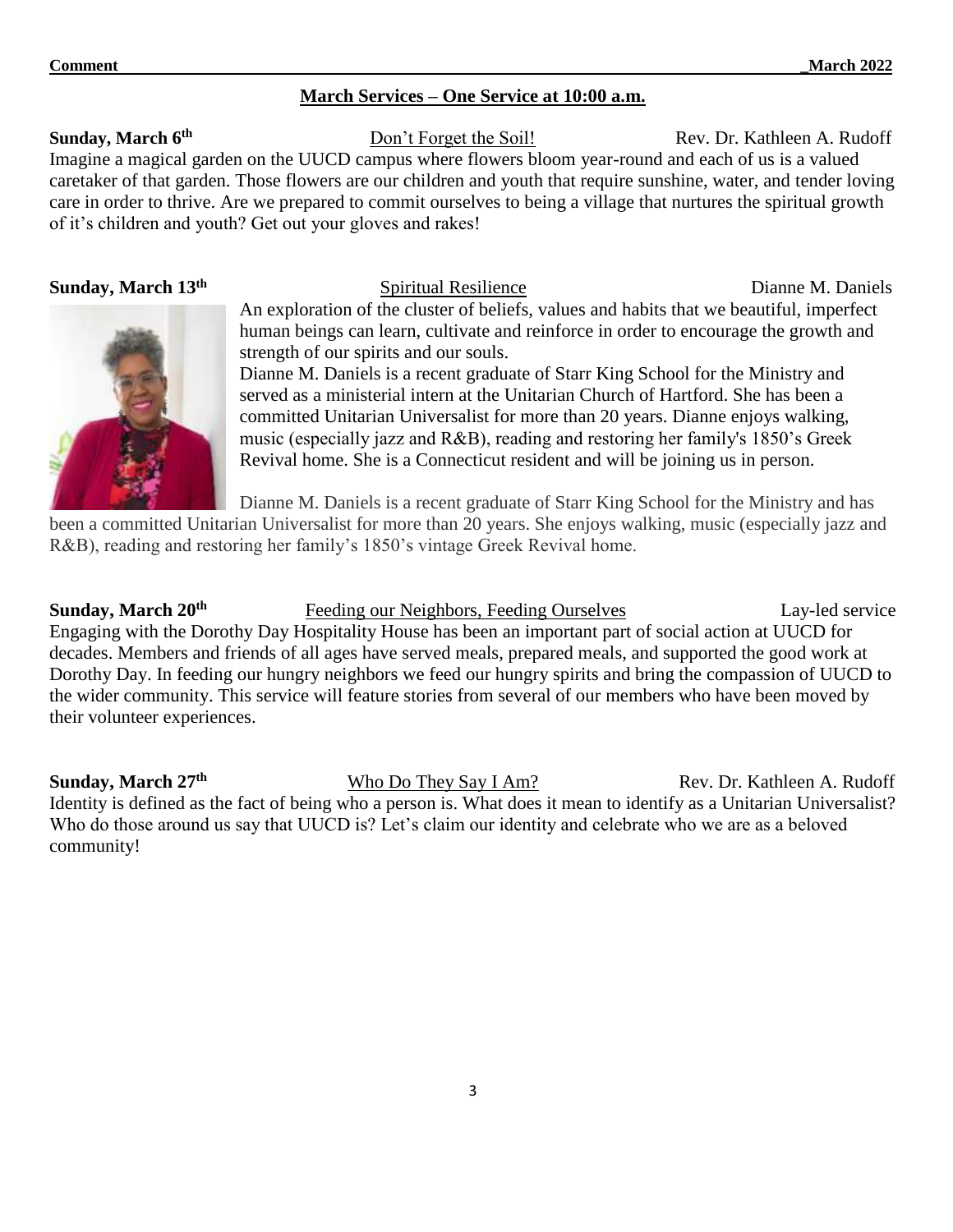# **Questions for the Minister**

For the remainder of this congregational year, Rev. Kathleen will answer a question that has been frequently asked by members of the congregation.

## *"What do you call that scarf thing you wear on Sundays?"*



Please feel free to reach out with other questions, concerns, and suggestions. I love hearing from you!

# **From the Board of Trustees**

by Marie Dupree, Treasurer



As most of you know, UUCD is celebrating it's 200 year anniversary. And of that 200 years, Keith and I have been members for more than a quarter of those years! We first came here three weeks before I gave birth to my son, Jonathan. He was born in November 1969. We soon became members. We have been involved with UUCD for these many years.

Keith was president in 1972. The first time I was Treasurer was in 1971. I have served as Treasurer several different times. I also was Board President in 1987. I said

I would only be President if I did not have to speak before the group until the Annual Meeting. That was not to be: three weeks into my Presidency, the RE building went up in flames. This was on Picketts Ridge Road in West Redding. So I held my first meeting in the "Barn" in front of the whole congregation to figure out how we were going to proceed! "When life gives you lemons then make lemonade" - that was and is my philosophy.

UUCD has been an integral part of our lives and my kids lives. This group is supportive, it has defined my beliefs and supported our family in good times and bad. The Unitarian Universalist religion has given me strength to survive the various stages of life. UUCD has given me so many friendships who accept me as a liberal, thinking outside of the box and who I am.

I feel privileged to be a long-time member of UUCD. I extend an invitation to sit down with me and Keith to tell you our story and to learn more about you and your story!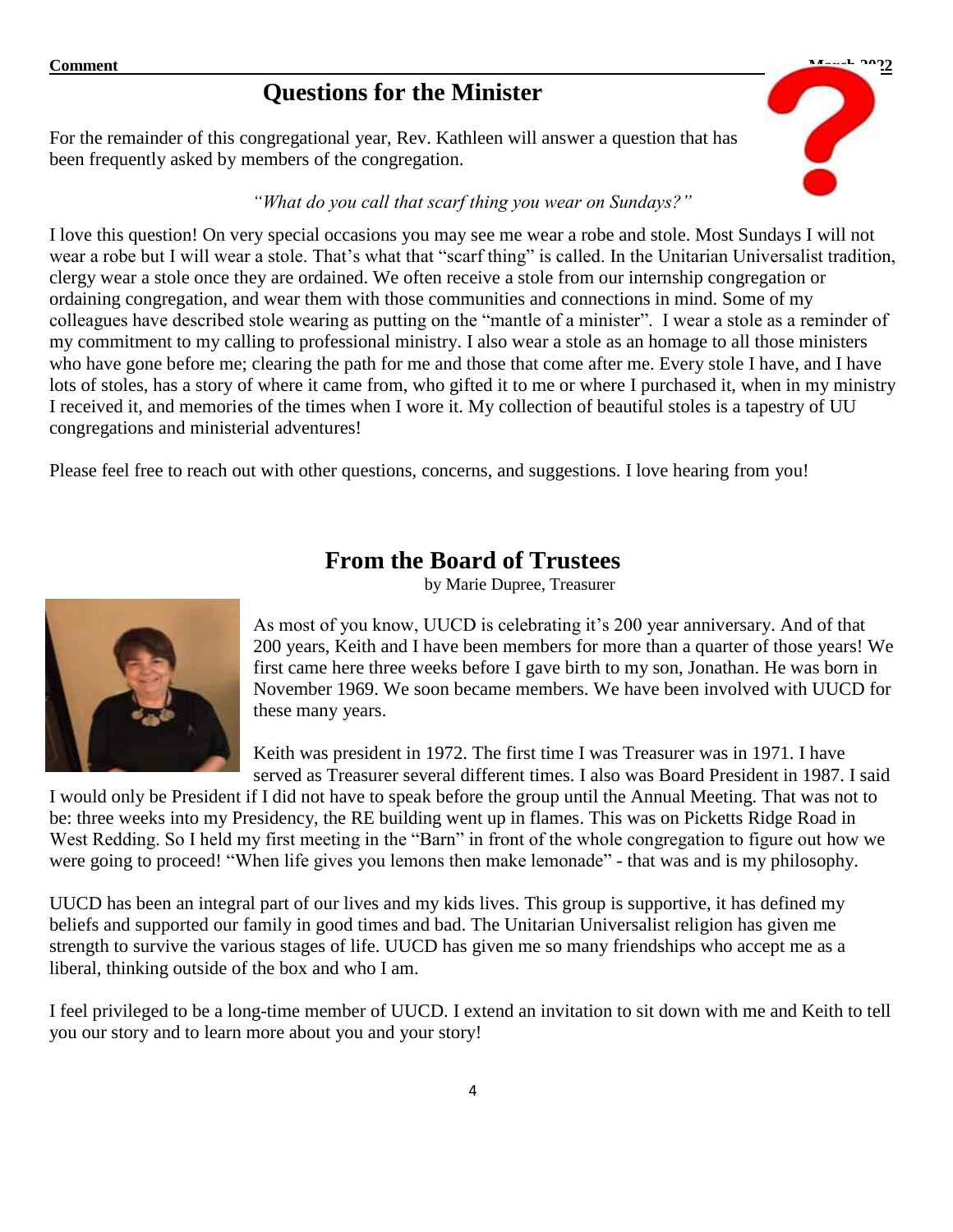# **Notes on Two Hundred Years (and More)**

by Douglas H. Parkhurst

It was just twenty years ago this month, in March 2002, that the Unitarian Universalist Congregation of Danbury (UUCD), then known as the Unitarian Universalist Society of Northern Fairfield County (UUSNFC and also called the Barn by members), took the action that confirmed its anticipated move from West Redding back to Danbury. The First Universalist Society/Church was organized in Danbury in 1822 and had three permanent homes on and near Main Street from 1833 to 1966. The Unitarian Fellowship of Ridgefield was formed in 1964 and for two years rented space in the downtown there. The two groups merged in 1966 as the UUSNFC and met in other rental space in Danbury before the purchase of the Barn property in West Redding in 1970.

By the late 1990s interest was growing among members of the UUSNFC to relocate to a larger and more visible location in Danbury. A Comprehensive Planning Committee (CPC) was formed to explore this possibility. The CPC met regularly to weigh the pros and cons of this change, what steps would be needed to accomplish it, and to determine how to proceed. The Rev. Dr. Daniel O'Connell, Society minister at the time, gave his full support and encouragement to a plan to move.

In early 2002, the process of relocating was in full motion. This is an excerpt from the minutes of a Board of Trustees meeting held on February 20<sup>th</sup>:

"Bruce Berg [a CPC member] was invited to give his presentation on the CPC's proposed meetings with the congregation....and if this proposal passes on March 9, the architect must be chosen very shortly. There will be immediate need for many committees to give feedback on their space needs in the new building. There would be discussion about what feelings from the Barn do we want to take with us. There must be [consideration of] meeting immediate needs as well as future expansion. The Board members asked for clarification on many issues."

The proposed informational meetings and group discussions were conducted soon after. Questions were asked and answered and opinions shared. On March 9, 2002, a congregational meeting was held to address the issues and come to a final decision. Here is an excerpt from the minutes of that meeting.

"The congregation...was meeting to make a decision about the selling of the Barn and buying of property on Clapboard Ridge Road....Ross [Fenster, President of the Board of Trustees] pointed out that a 2/3s vote was required to pass this resolution....Don Schober, chairperson of the CPC, made the motion to sell/buy. Marilou Parkhurst seconded it. There was some discussion and clarification of issues, most of which had been covered in the informational meetings....Henry Lewis called for the question and Betty Lewis seconded.

The voting took place and motion was carried to support the resolution by the following numbers:

```
85 total votes
79 yes
  4 abstaining
 2 no
 20 absentee ballots
```
The meeting was adjourned...with a champagne and chocolate toast."

(continued)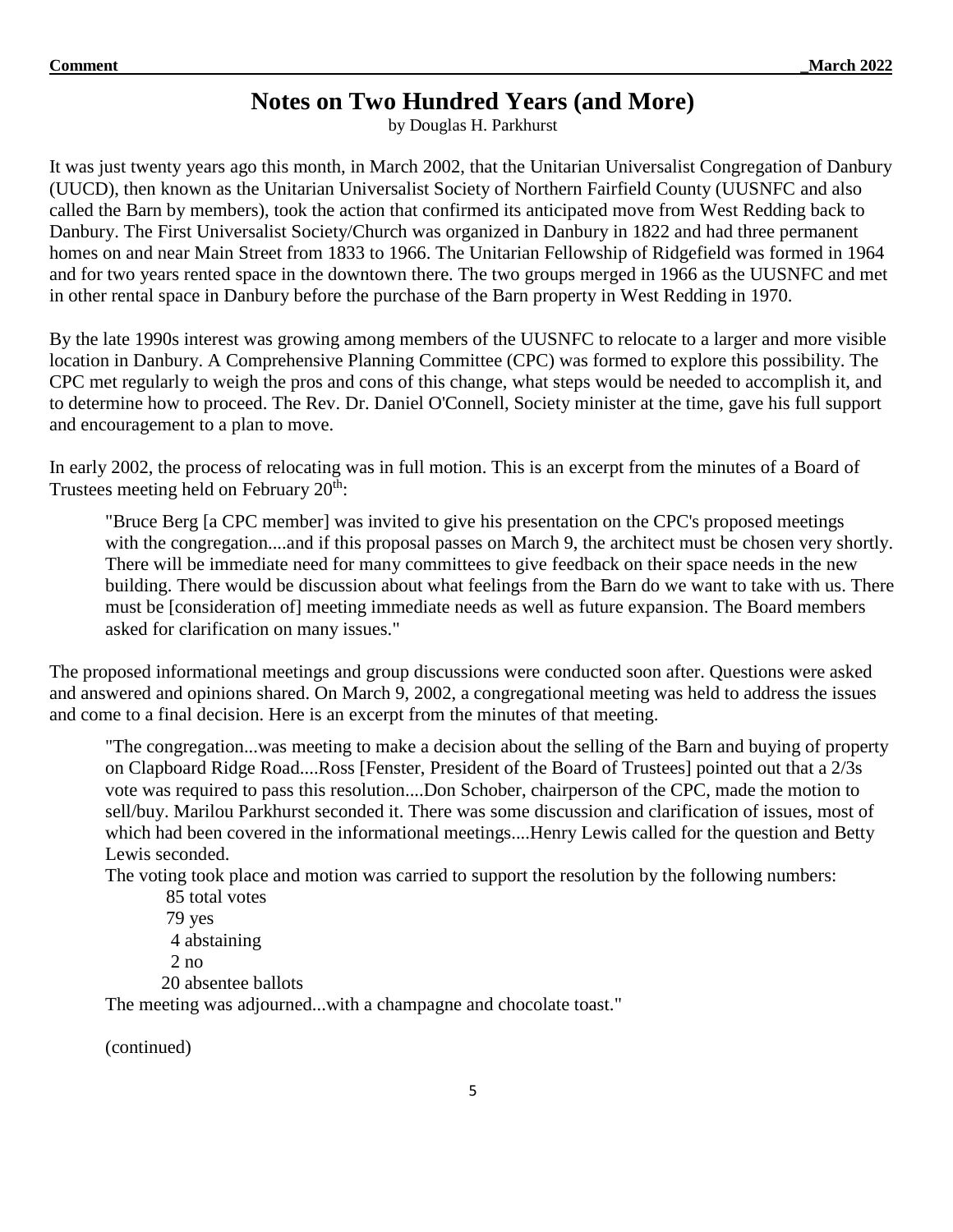One year later at a congregational meeting on March 16, 2003, with the physical move to Danbury only months away, the members of the UUSNFC voted to change the name of the Society. This process began during summer 2002 and continued into the autumn. Informational meetings were held and comments and suggestions were solicited. More than fifty people provided input. In the end, five choices were presented by the Name Change Consideration Committee chaired by Wayne Raulerson. They were, in alphabetical order:

- 1. Unitarian Universalist Church of Danbury
- 2. Unitarian Universalist Congregation of Danbury
- 3. Unitarian Universalist Fellowship of Danbury
- 4. Unitarian Universalist Society of Danbury
- 5. Unitarian Universalist Society of Northern Fairfield County (no change)

This writer remembers the meeting well. The attendance at the Barn was almost a full house. Opinions were offered and reasons given. The final selection came down to a choice between numbers 2 and 4 above. The name Unitarian Universalist Congregation of Danbury was adopted and remains so today.



by Sierra-Marie Gerfao, Director of Religious Education for Children and Youth

## **Upcoming In Children and Youth Religious Education (RE)**

We are excited to be able to once again offer **in-person, indoor programs** for children and teens! On Sundays, children and teens are invited to the upper level of the Fellowship Hall to attend the first part of the service with the adults. After the story portion of the service, children go downstairs to meet with their Religious Education group(s). Teens go to their meeting room in the cottage (newly fitted with an air filter).

Parents and guardians, please remember to **fill out your monthly RSVP form** for these programs when it is emailed to you, and please be sure to note any accessibility needs related to moving to these locations or if your child or teen needs to access programs virtually from home or another location. We want to make sure every kid can participate! If you would like to be added to the email list, please email your request to dre at uu danbury dot org.

Additionally, throughout this month, participants in our **2022 Mystery Buddies** program will exchange weekly postcards. **On March 27th** we will have a special "buddy reveal" event, to be announced. Stay tuned for details!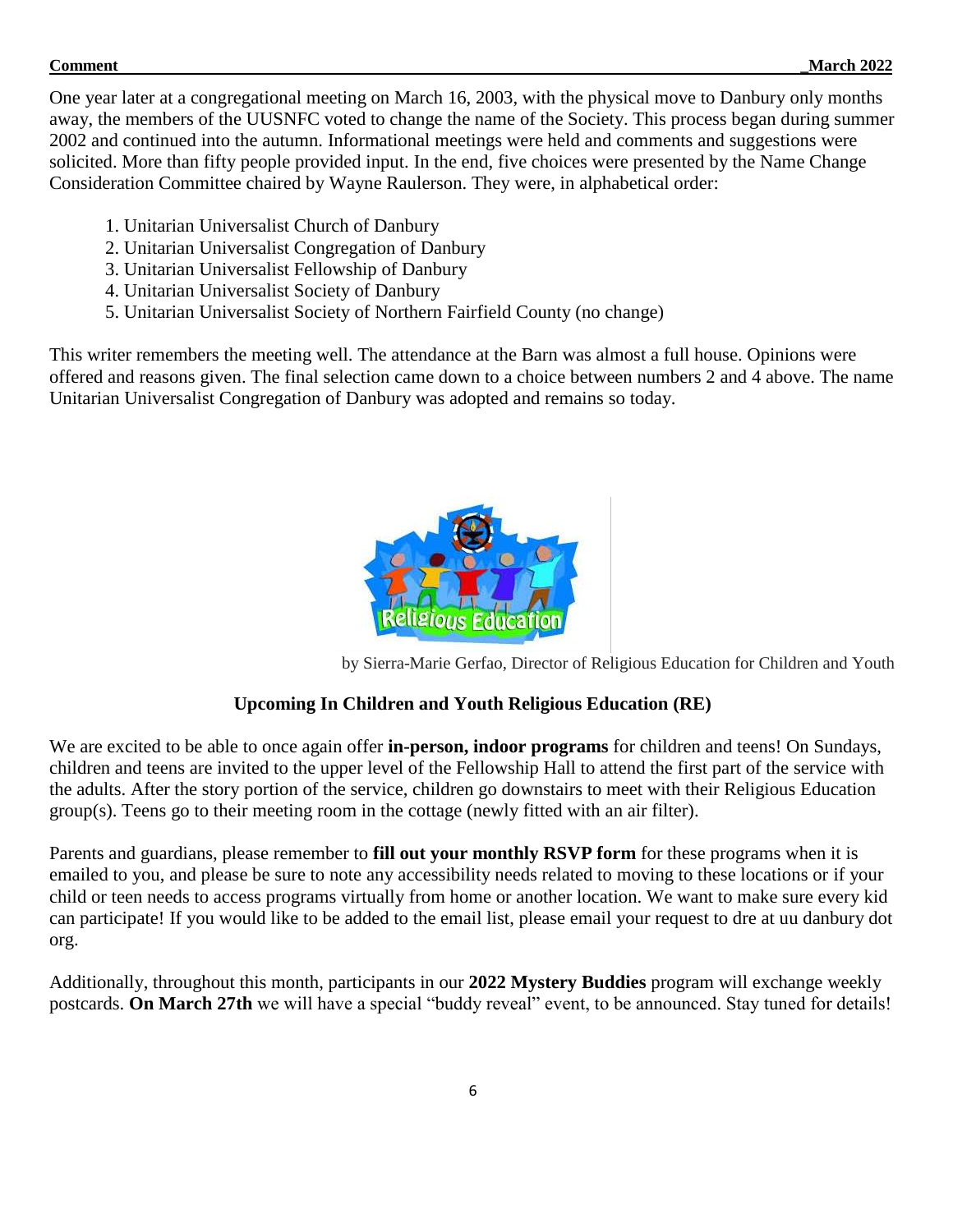**Comment \_March 2022**



Dear Congregation,

A little less than a year ago I wrote to you to say that "the method is the message." Now I want to write the same thing to you as part of planting a seed that I hope will sprout in the late spring or early summer.

The children and youth programs next school year (2022-2023) will need volunteers. I want you to know that it makes a difference if you volunteer. It communicates to the kids – among many other helpful things – that we are a community on whom they can rely as they explore what they believe, develop a relationship with this congregation and Unitarian Universalism, and try living out their values in a complicated world. It also communicates to parents and guardians that this is a community on whom they

can rely, that they are not alone in learning alongside of and guiding future generations. The method is the message.

While working in this congregation over the last couple years, I have often heard adult congregants say that they wouldn't be a good fit to volunteer with children. "I wouldn't even know what to say to kids these days!" "They don't want me. I'm too old and can't relate to kids like young people can." And so on. This method has a message, and I am not sure it is the message you want to communicate to children and their families. I imagine you don't want to communicate with your distance from the next generations that they are so different from you that common ground can't be found; that there are no resources from the past that can help them; and that they and their parents and guardians are on their own in this uncertain era.

Soon, we will begin to make some decisions about the shape the next program-year will take. After that, we will be looking for volunteers to help the programs take form. Surely there will be opportunities both long-term and short-term, even things you can help with just a time or two to see how it goes. I may ask you if you would be willing to volunteer. This question is an invitation to move through discomfort to help build an intergenerational community where the generations can learn from one another. I hope that is a method and a message in which you will consider investing.

Warmly, Sierra-Marie

> **Our Caring Circle is Available** Our 'Care Coordinator' receives requests and answers questions for the Caring Circle.

> > **Valerie Cochrane** is the contact person for March. **Karen Gillotti** is the assistant. If you have a need, please contact **Val**.

Please note that your call will be returned as quickly as possible but it may be at the end of the day.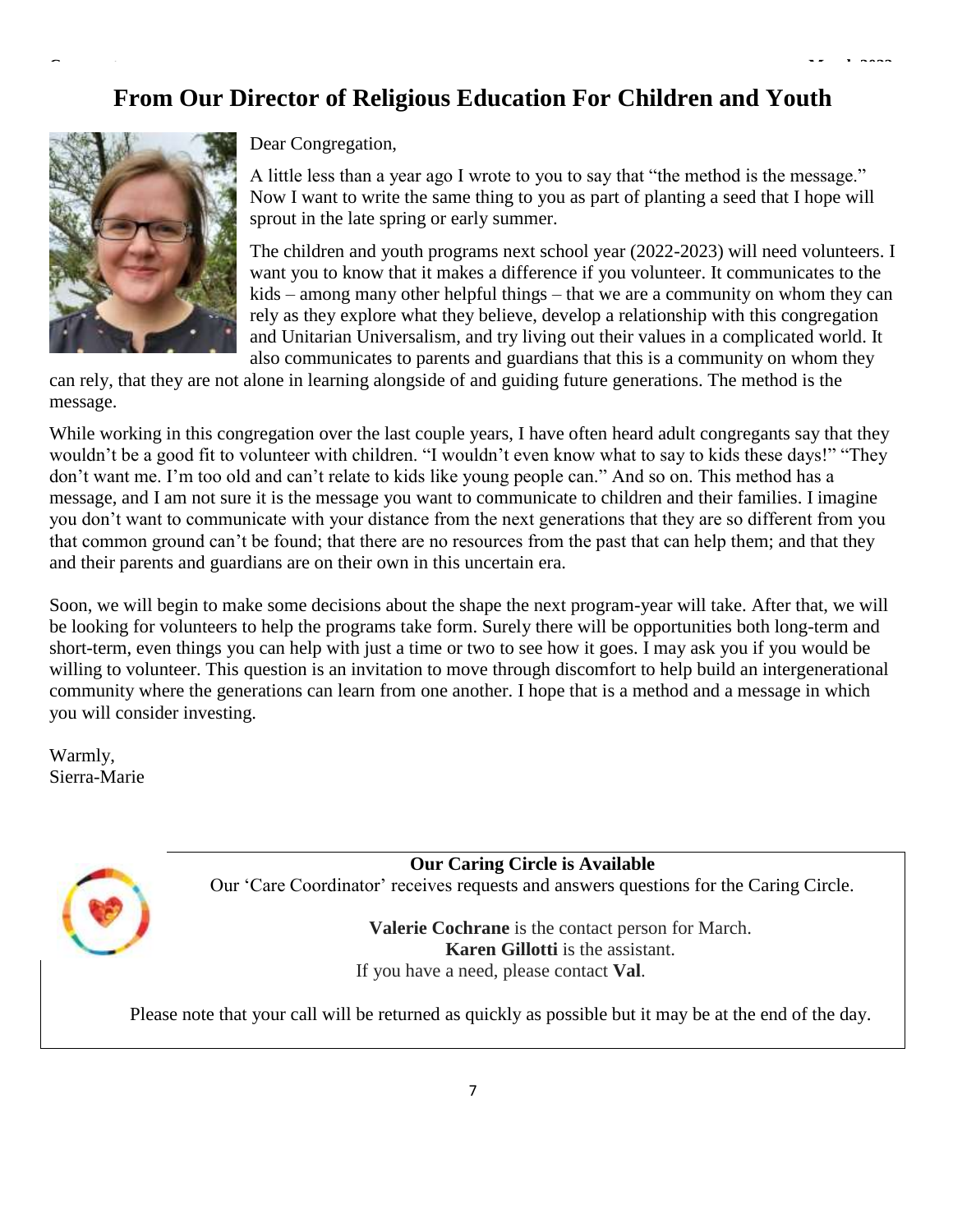# **From Our Music Director, Jerry Phelps**



Exciting news for all the singers out there! Choir rehearsals resume on March  $6<sup>th</sup>$ from 11:45 a.m. - 12:15 p.m. Come make music with us and help prepare for the upcoming music service. If you are interested in joining us, please reach out to Jerry at [musicdirector@uudanbury.org](mailto:musicdirector@uudanbury.org) for the detailed rehearsal schedule.

*Please note that all singers must be vaccinated against Covid-19 and wear a mask for the duration of rehearsals.*

# **Ministry/Team News**

# From the *Social Action Council*

# **Soup Kitchen Corner** by Judy Lacker



On Saturday, March 6<sup>th</sup>, some members of Soup Kitchen Team 1 (Team Leaders **Judy Lacker and John Miglietta, Rose Schlemmer, Inge Hill, Brian Teagarden, Jane Leff, Sally Mandler and Gary Winn**) will be returning to the Dorothy Day Soup Kitchen on Spring Street to help serve take-out meals that were cooked in volunteers' homes as well as bagged sandwiches for lunches and breakfasts, (to be delivered to the Super 8 homeless shelter), also prepared in volunteers' homes as well as through donations. Unfortunately,

we are not yet able to serve the guests a meal inside because of the Covid pandemic.

You can also help feed our neighbors with a gift card in any amount from any local supermarket. In addition, you can still continue to make food donations to the Daily Bread Food Pantry (25 West Street - entrance off Terrace Place). Donations are accepted on Mondays between 11 am and 2 pm and on Fridays between 8:30 am and 11:30 am. Lynn Taborsak has also been scheduling the sandwich donations so we have just the right amount each day at Dorothy Day Soup Kitchen. If you are interested in making sandwiches, please email her at **[ddhhsandwiches@gmail.com](mailto:ddhhsandwiches@gmail.com)**. We can all be an important part of the fight to end hunger in our community!

# **The 8th Principle Action Group**

The  $8<sup>th</sup>$  Principle Action Group meets on the first Tuesday of each month at 7:00 p.m. Join us online March  $1<sup>st</sup>$ as we look for ways to "accountably dismantle racism and other oppressions in ourselves and our institutions" so we can build a diverse, multicultural Beloved Community. Contact **Margaret Henderson** for more information.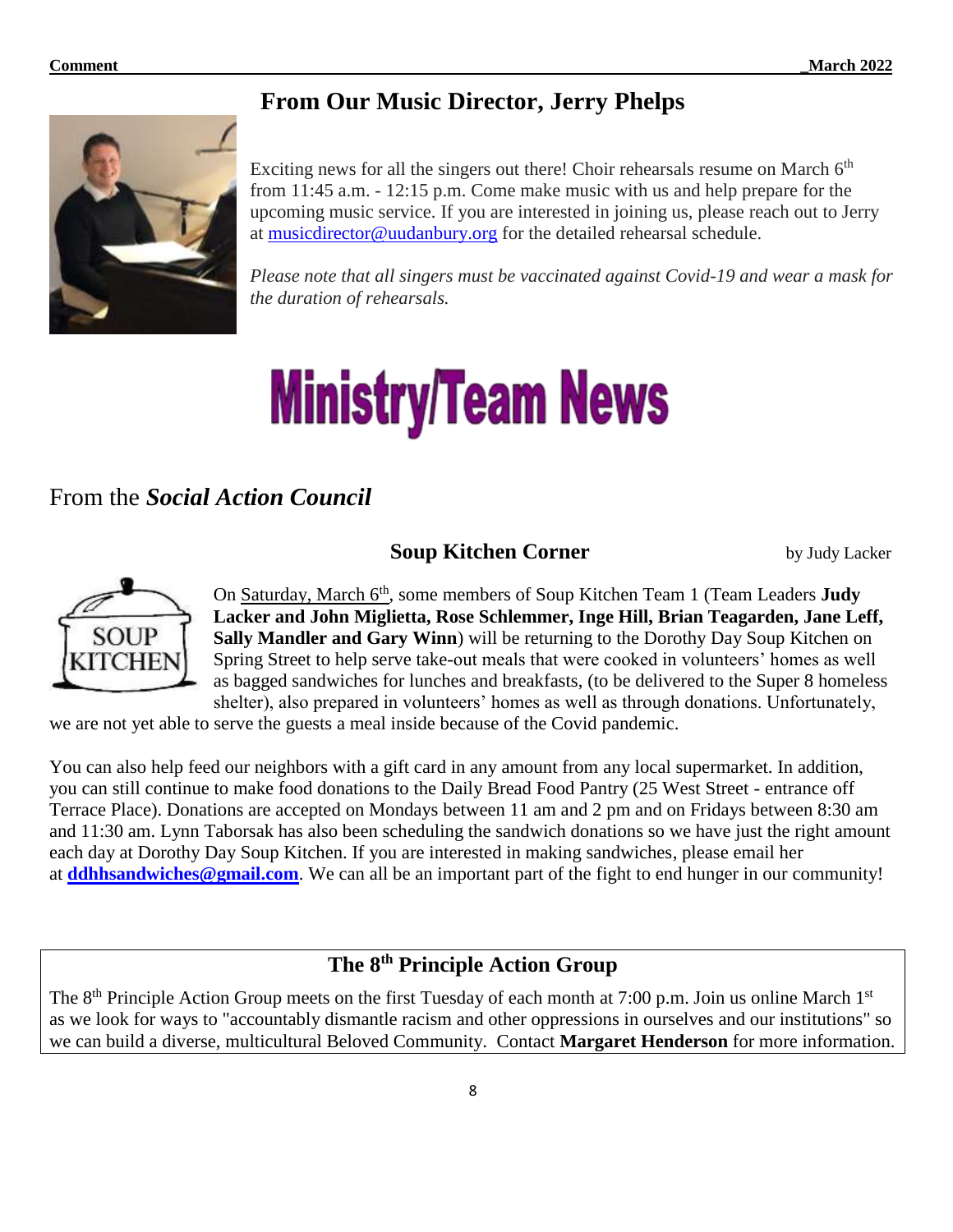



**UUCD Men Conversing over Coffee** meets on the second Wednesday of each month. Our next meeting is on Wednesday, March 9<sup>th</sup> at 9:30 a.m. at UUCD in the Fellowship Hall Lower Level. For more information contact **Gary Mummert** or **Joe Gillotti**.

## **Women On Our Own**

This group is for women who are living on their own. Our circumstances will be similar, but different, and we will be talking about what works well, what is lacking, and so on. We meet on the 2<sup>nd</sup> and 4<sup>th</sup> Tuesdays at 3:00 p.m. March meeting dates are the 8<sup>th</sup> and 22<sup>nd</sup>. All those who identify as women, are UUCD members or friends, and are living on your own are welcome to join us. We hope to see you. Bring your ideas. Contact **Jane Leff** for more information and the Zoom links**.**



On Thursday, March 17<sup>th</sup>, the **Book Conversation Group** will be discussing "Unthinkable" by Jamie Raskin via Zoom starting at 7:00. Cheryl Edelen will be leading the discussion. In this searing memoir, Congressman Raskin struggles to come to terms with the painful and unanticipated suicide of his son. Only 6 days later he lived through the violent insurrection in our nation's Capital. Congressman Raskin then was appointed to lead the impeachment effort to hold President Trump accountable for inciting the political violence. This book is a page-turner. Once you start it you won't want to put it down. Call **Mary Ann Kulla** if you want to join the discussion.

On April 21<sup>st</sup>, we'll discuss "Mine!" by Michael Helter and James Salzman. It explores the topic of ownership and how the hidden rules of ownership control our lives. For example, why is plagiarism wrong, but it's OK to knock off a recipe or a dress design? Remarkably the authors found only six rules that everyone uses to claim everything. But we can choose differently.

May 19<sup>th</sup>, we'll discuss "Doughnut Economics: Seven Ways to Think like a 21<sup>st</sup> Century Economist" by Kate Raworth. Renegade economist Kate Raworth says most of the fundamental ideas in economics are centuries out of date. Yet they are still taught in college courses worldwide and still used to address critical issues in government and business alike. The author says it's time to revise our economic thinking for this century. She points out ways to break our addiction to growth; redesign money, finance and business to be in service to people. Ultimately, we can create economies that are regenerative and distributive by design.